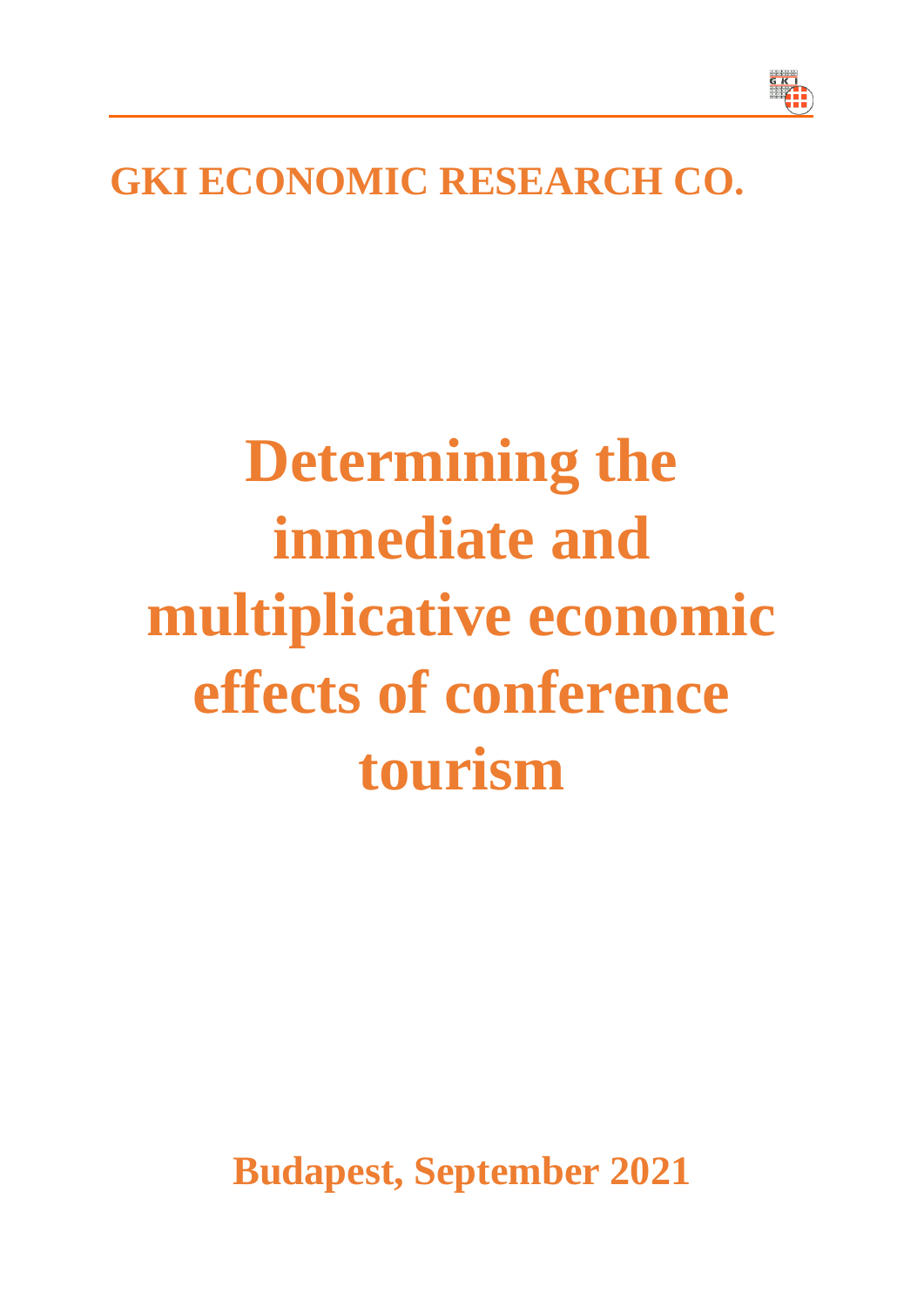## **1. Executive summary**

With its expert knowledge and resources, the Hungarian Convention Bureau supports the work of service providers interested in the **meeting industry** in order to make more efficient use of the potential of the MICE<sup>1</sup> market. Its goal is to make Budapest a MICE destination that competes with every city that is a world leader in the congress market. It has formulated a goal that supports the operation and the strategic objectives of the organization, one of these elements is to explore for the decision makers **the added value of this segment of tourism for the Hungarian economy now and in the future.** This is particularly interesting at the time of the fading of the COVID epidemic when the opportunity to acquire new markets and business partners is top priority.

In the present study we examine the **macroeconomic impact** of international events organized in Hungary in accordance with the criterion system of the International Congress & Convention Association (ICCA) (hereinafter for these events we use "examined conferences" as terminus technicus). This is due to the fact that in addition to the total conference tourism measured by the HCSO (Hungarian Central Statistical Office), there are reliable statistical data on ICCA conferences.<sup>2</sup> ICCA conferences may include those that meet the following criteria:

- they are held in at least 3 countries (on a rotating basis),
- there are organized with the participation of at least 50 people,
- and they are arranged according to a specific frequency.

The analysis focuses on the activities of the year 2019, i.e. in the examined period **we examine the direct and spillover effects** of the conferences organized in 2019 for the time between 2019 and 2023. The concept of the analysis focuses on the quantifiction of direct and indirect, multiplicative effects. The impact analysis study determines the additional effect of the examined conferences on several macroeconomic indicators (GDP, consumption, investment, government income).

The examined conferences affect the macroeconomy through several channels. **On the one hand, with the payment of items arising from the organization of conferences**, an additional **source appears in the economic cycle in certain sectors (event organization, catering, transport).** In addition, of course, **the individual, non-event expenses of the conference** 

<sup>&</sup>lt;sup>1</sup> In the Hungarian specialized literature professional tourism is also called business or MICE (Meetings – business trips, business negotiations; Incentives; Conferences and Conventions; Exhibitions and Events) tourism.

<sup>&</sup>lt;sup>2</sup> Later (2022-2023 this research will be completed by an impact analysis of events organized by companies.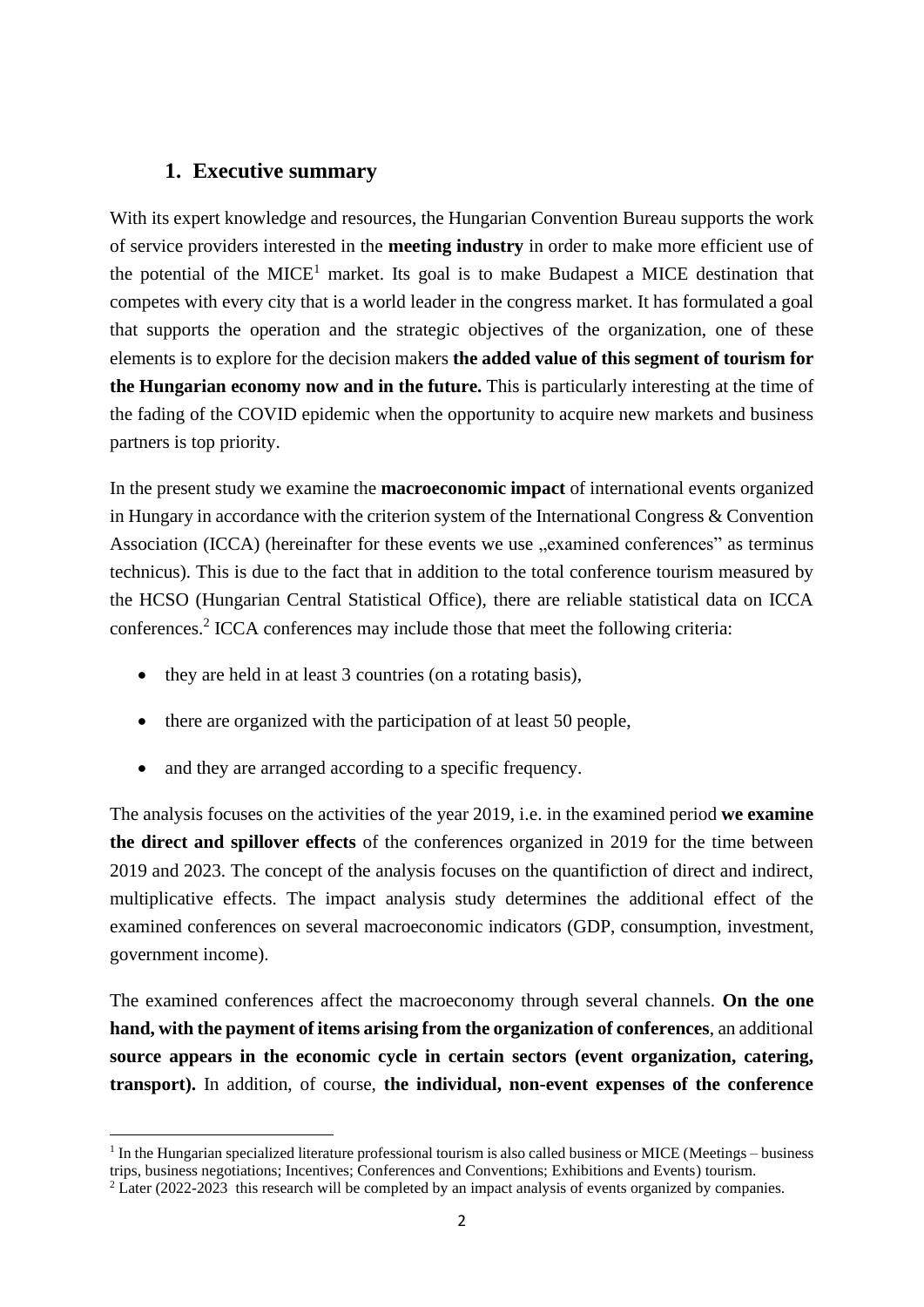**participants represent an additional demand, which also has positive effects on the country's foreign exchange position and financing capacity.** Apart from the direct effects, two indirect channels can be identified. **These are the effects on productivity, as well as the extractor/absorbing effect of knowledge.** For this reason, we have added a so-called **behavioral block to the model which captures additional effects over the long term.** Beside the so-called basic scenario, our forecast **was supplemented with optimistic and pessimistic scenarios** by changing the number of interactions of the conference participants and the ", quality" of the participants (business ability etc.) as behavioral elements.

The economic effects resulting from the organization of the examined conferences consist of two parts**: the primary and the spillover** (multiplicative) **effects.** The primary effects can be examined by enumerating the results achieved in specific areas of intervention. Capturing multiplicative, spillover effects, thus exploring the impact on the overall macroeconomy, **is possible using a dynamic macromodel type DSGE.** One element of these spillover effects is the impact on the participants' further activities (subsequent business transactions, scientific results, discoveries, inventions etc.). This effect was presented and calculated with **functions**  describing the disparate behavior of the participants of different types of conferences and events.

We examined **the direct and indirect impact** on the conferences organized in 2019 **on the Hungarian economy as a whole and by specialization.** This refers primarly to the additional effects related to the GDP, but also to the effects of excess consumption and investment on the use of the GDP. Besides, **the effects per one conference participant were also taken into account, mainly for the purpose of comparing the performance and the functional efficiency of the examined conferences with the entire Hungarian conference tourism<sup>3</sup>** welcoming foreign guests (the whole sector published by HCSO, hereinafter referred to as ", whole sector"). In addition, the significance of the direct and indirect economic impacts quantified by the model is presented for the overall impact, which demonstrates the importance of taking into account indirect impacts that are not directly related to the conference (organizational costs, spending of the participants, spending of the arriving guests, tax revenues).

According to the **basic scenario**, the conferences held in 2019 and included in the examination will **increase the gross domestic product by a total of 157 billion HUF** between 2019-2023, of which nearly 35 billion HUF will be actually the inmediate effect in 2019. The falloff of the effects of the GDP will have an impact on the long-term, so the impact of a conference in 2019 will appear even 5 years from now. The efficiency of this examined conferences in relation to

<sup>&</sup>lt;sup>3</sup> Included in the tourism satellite invoices. Based on the question asked among foreigners when going abroad, the content of which related to the purpose of the travel, and in which one of the options is "congress, conference" (the definition of the latter is not included in the questionnaire).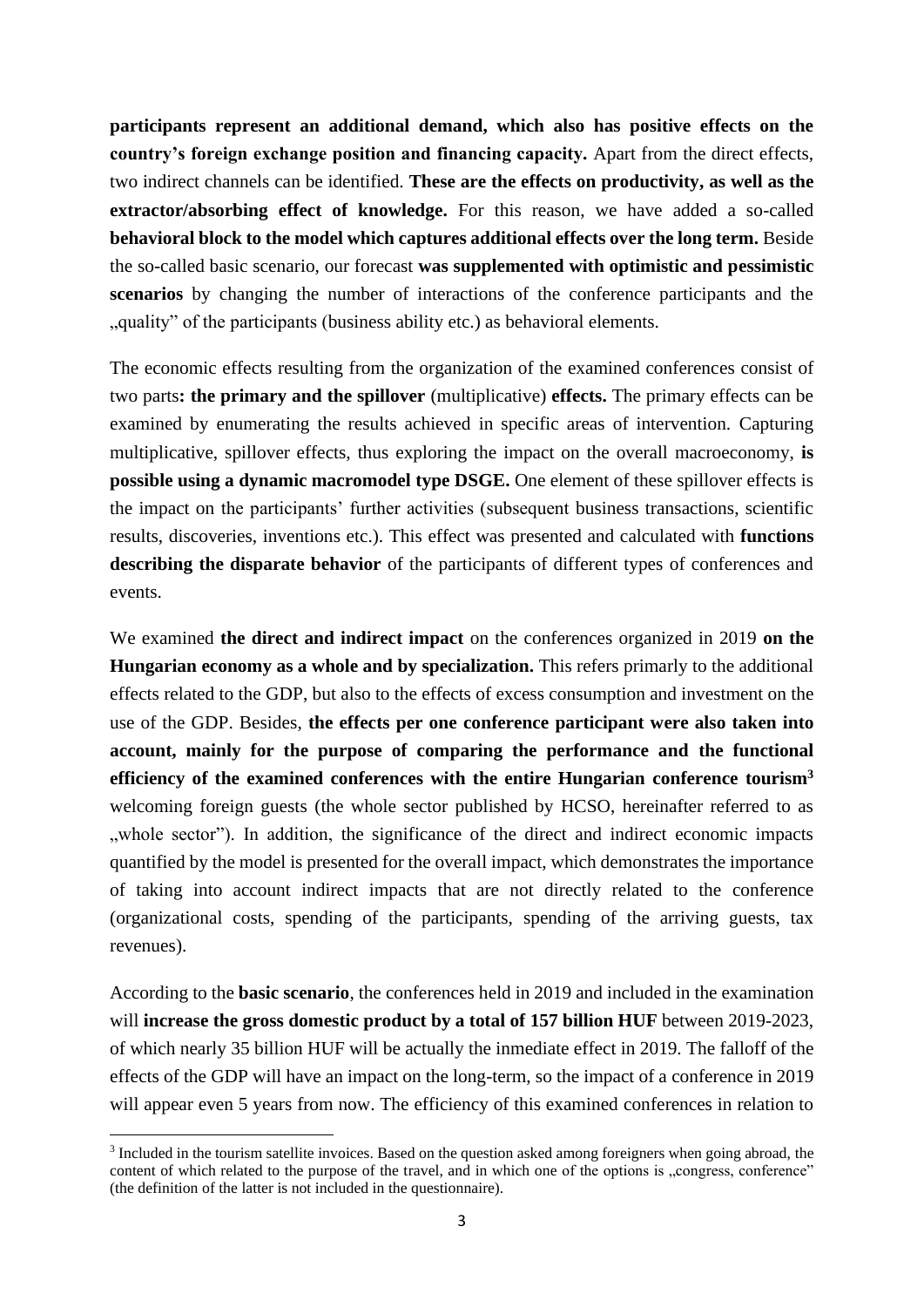the whole sector is actually shown by the specific GDP effect per participant. Between 2019 and 2023 the **GDP effect per capita will be a total of 3.6 million HUF, which is 44% higher than the 2.5 million HUF measured in the entire conference sector.**

The largest impact was achieved by conferences held in the field of Medical Sciences, raising the value of the GDP by a total of about 39 billion HUF. Science area is on the second place with a GDP effect of more than 20 billion HUF. **In terms of the GDP per participant, the conferences of the Social Sciences area are in the leading position** with an added value indicator of 7 million HUF/person for five years, followed by Commerce and Industry with 5- 5 million HUF/person. But even the lower-yielding Science (3.5 million HUF/person), Technology (3 million HUF/person) and Management (2.8 million HUF/person) are more "profitable" than an average conference.

Although one of the important elements of the GDP use is the **consumption** (residential and communal), the course of the inmediate and multiplicative effects lasting until 2023 of the examined conferences for nominal consumption are different from the course of the GDP effect. According to the basic scenario, **the examined conferences will directly and indirectly increase the level of consumption by a total of about 86 billion HUF,** especially in the period between 2021 and 2023. The impact on the additional consumption of these conferences in 2019 will add up to an average of 13% of the consumption impact of the entire sector (which is a higher ratio than the assumed on the basis of the headcount ratio alone) between 2019 and 2023. The largest impact was/is achieved by the conferences of the Medical Sciences field, increasing the total value of consumption by about 22 billion HUF in the period between 2019- 2023.

**In the examination, there is an additional consumption effect of 2 million HUF per conference participant in 5 years, which is 43% higher than the 1.4 million HUF/person measured in the entire conference sector. In terms of consumption per participant, the conferences of the Social Sciences are in the lead** with an additional consumption indicator of 4 million HUF/person in 5 years, followed by Commerce with almost 3 million HUF/person.

The course of the inmediate and multiplicative effects lasting until 2023 of the examined conferences on investment, differs significantly from the course of the GDP effect. **In the case of investment, the inmediate effect is much more significant** than the multiplicative effects. As a result of this, according to the basic scenario **the examined conferences will directly and indirectly increase the level of investment by a total of about 64 billion HUF, or about 1.5 million HUF per participant** in 5 years. **This effect is almost 50% higher than the 1 million HUF measured in the entire conference sector.**